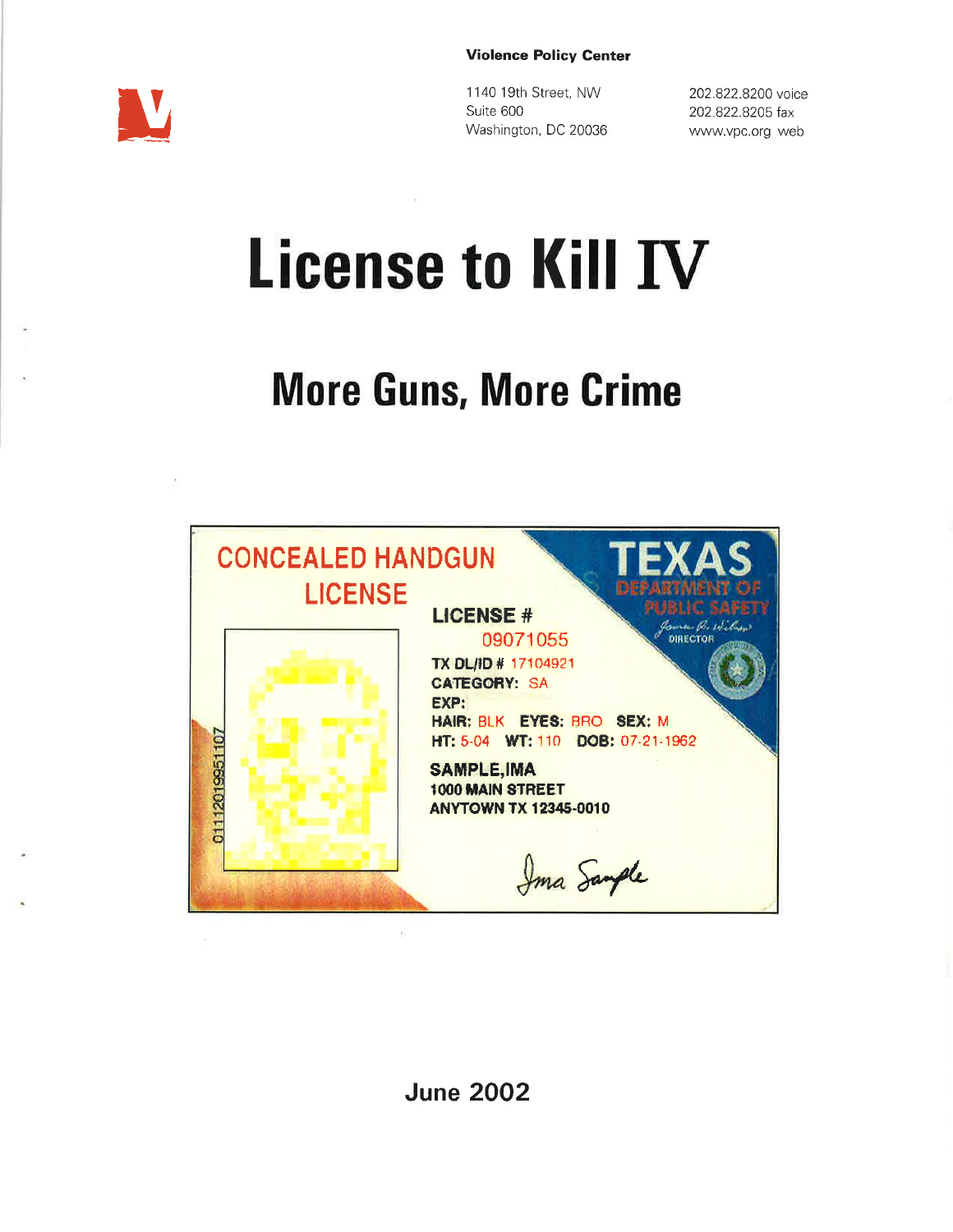The Violence Policy Center is a national non-profit educational organization that conducts research and public education on firearms violence and provides information and analysis to policymakers, journalists, grassroots advocates, and the general public. The Center examines the role of firearms in America, analyzes trends and patterns in firearms violence, and works to develop policies to reduce gun-related death and injury.

This report was authored by VPC Health Policy Analyst Karen Brock, MPH, and VPC Policy Analyst Marty Langley. Research assistance was provided by VPC Staff Assistant Meghan Scott.

This report was funded with the support of The David Bohnett Foundation, The George Gund Foundation, The Joyce Foundation, and The John D. and Catherine T. MacArthur Foundation. Past studies released by the Violence Policy Center include:

- O American Roulette: The Untold Story of Murder-Suicide in the United States (April 2002)
- a The U.S. Gun lndustry and Others Unknown-Evidence Debunking the Gun lndustry's Claim that Osama Bin Laden Got His 5O Caliber Sniper Rifles from the U.S. Afghan-Aid Program (February 2OO2)
- John Ashcroft: Year One (January 2002) a
- "A.22 for Christmas"-How the Gun lndustry Designs and Markets Firearms for Children and Youth (December 2001) a
- Kids in the Line of Fire: Children, Handguns, and Homicide (November 2001) a
- Firearms Training for Jihad in America (November 2001) a
- Unintended Consequences: Pro-Handgun Experts Prove That Handguns Are a Dangerous Choice For Self-Defense (November 2001) a
- When Men Murder Women: An Analysis of 1999 Homicide Data (October 2001) a
- Voting from the Rooftops: How the Gun lndustry Armed Osama bin Laden, Other Foreign and Domestic Terrorists, and Common Criminals with 5O Caliber Sniper Bffles (October 2001 ) a
- Shot Full of Holes: Deconstructing John Ashcroft's Second Amendmenr (July 2001) a
- Hispanics and Firearms Violence (May 2OO1) a
- Poisonous Pastime: The Health Risks of Target Ranges and Lead to Children, Families, and the Environment (May 2001) a
- Where'd They Get Their Guns?-An Analysis of the Firearms Used in High-Profile Shootings, 1963 to 2001 (April 2001) a
- Every Handgun ls Aimed at You: The Case for Banning Handguns (March 2001) a
- License to Kill lll: The Texas Concealed Handgun Law's Legacy of Crime and Violence (August 2000) a
- Where Did You Get That Statistic?-A Bibliography and Resource Guide For Advocates Working To Reduce Gun Death and lnjury (January 2000) a
- Cashing in on the New Millennium: How the Firearms lndustry Exploits Y2K Fears to Sell More Guns (December 1999) a
- Making a Killing: The Business of Guns in America (January 1999) a
- Joe Camel with Feathers: How the NRA with Gun and Tobacco Industry Dollars Uses Its Eddie Eagle Program to Market Guns to Kids (November 1997) a
- Cease Fire: A Comprehensive Strategy to Reduce Firearms Violence (Revised, October <sup>1</sup>997) a

Violence Policy Center 1140 19th Street, NW Suite 600 Washington, DC 20036

202-822-8200 phone 202-822-8205 fax www.vpc.org web

@June 2oO2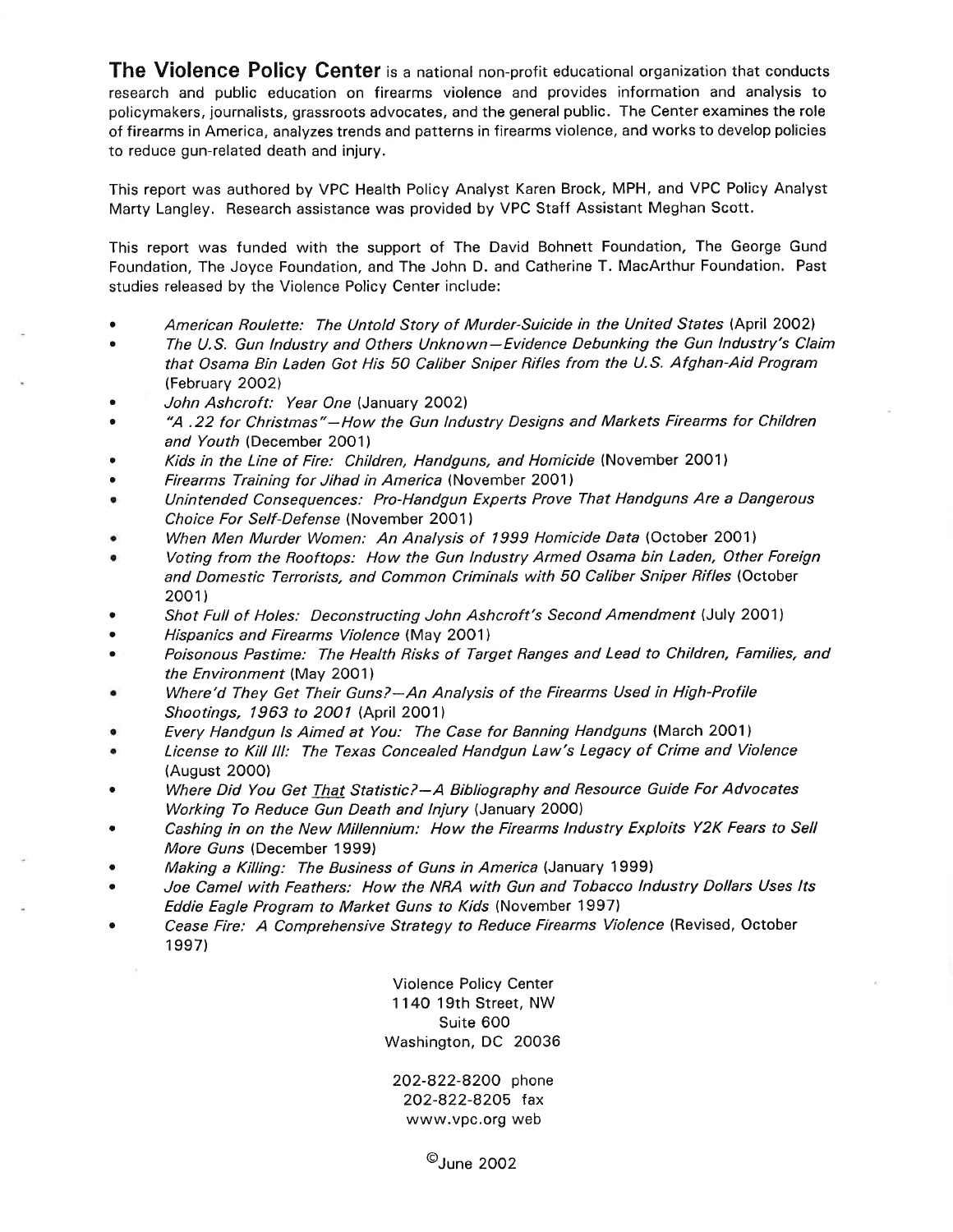#### **Introduction**

ln 1995 the Texas legislature passed a "shall issue" concealed handgun law-creating a non-discretionary system under which state authorities *must* provide a concealed handgun license to any applicant who meets specific, objective criteria. Licenses issued under the new law became effective in January 1996.

To receive the standard four-year license, applicants must submit an application-with proficiency certificate, fingerprints, photographs, proof of age and residency, and a \$140 fee-to the Texas Department of Public Safety (DPS). An additional fee is required for the mandatory 10 hours of firearms proficiency training. The DPS then has 60 days in which to conduct a background check on the applicant. At the end of the 60 days, the agency must either grant or deny the license. (The law stipulates, however, that the DPS may suspend the 60-day "mandatory issuance" period for up to 180 days if an additional background investigation is warranted.)

Unlike "shall issue" laws passed by other states, the Texas law is unique in that it requires law enforcement agencies to report certain incidents involving license holders to the Department of Public Safety. Under the law, such reports are required to be made only when a violation regarding illegal carrying or discharge of a firearm has occurred and only when the license holder has been arrested. ln practice, <sup>a</sup> majority of arrests appear to be reported by law enforcement agencies to the licensing authority. lnformation about these incidents is limited however, because of broad confidentiality provisions contained in the law.<sup>1</sup>

As of September 1, 2OO1, public information about the arrests of Texas concealed handgun license holders became more limited than ever when a new state law took effect that redefined the record-keeping rules of the Texas Department of

<sup>1</sup> The Texas law's broad confidentiality provision severely limits the Department of Public Safety's ability to disclose virtually any information about concealed handgun license holders to the public. The law stipulates that the department may only identify whether an individual currently possesses a license. No information is provided about prior criminal histories, reasons for denial, suspension, or revocation-including crimes committed after licensure. The department does provide a list of arrest incidents involving license holders, but the only identifiers provided by the department are each licensee's date of birth, sex, race, zip code of residence, incident date, arrest text description, and whether the incident involved family violence. The department may not disclose the name of the arrested licensee. Occasionally, news articles covering high-profile incidents will note whether the suspect has a concealed handgun license, but otherwise the public is not alerted to alleged crimes involving license holders. The law's confidentiality provision-which in effect makes concealed handgun license holders a protected, privileged class-makes it extremely difficult to identify flaws in the law and the threat posed by license holders.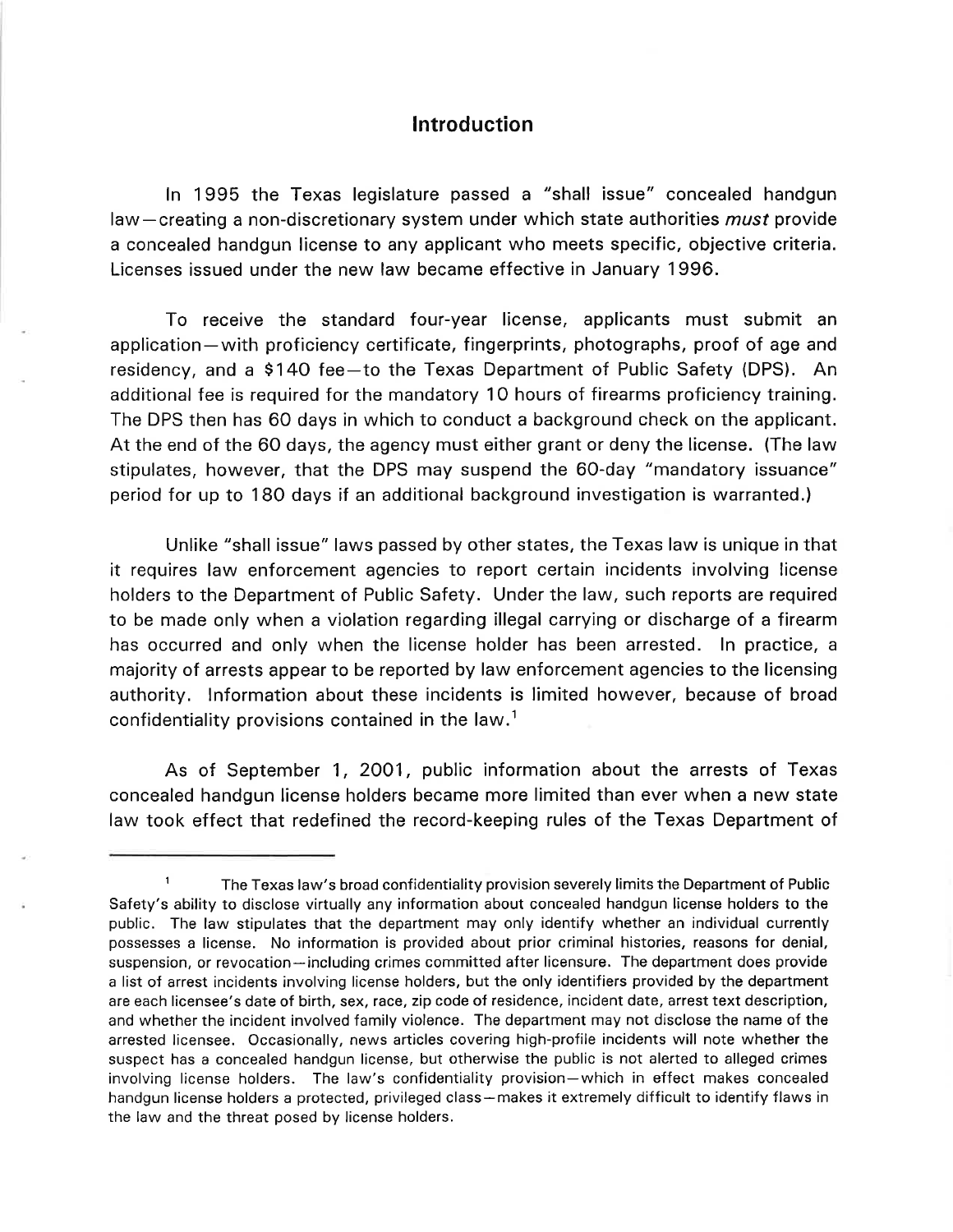Public Safety. This new law authorized the DPS to "maintain statistics related to responses by law enforcement agencies on its website only in incidents in which persons licensed to carry concealed handguns are convicted of certain serious offenses. "2

Despite reporting obstacles and limitations, research conducted by the Violence Policy Center (VPC) reveals that many Texas license holders have been arrested for <sup>a</sup> wide range of crimes. Arrest data is regularly accepted as a valid measure of crime, reflecting law enforcement response to criminal activity. For example, arrest counts are used as a valid and reliable measure of law enforcement response to crime by the Federal Bureau of lnvestigation's (FBl) Uniform Crime Reporting Program. Regardless of whether or not an arrest involving a concealed handgun license holder results in <sup>a</sup> dismissal or conviction in court, each arrest reflects time and resources spent by law enforcement. ln addition, arrest data for the general population of Texas aged 21 years and older is also made available by the Department of Public Safety, allowing for comparison of weapon-related arrests of concealed handgun license holders to the general population of Texas aged 21 years and older.

According to the Texas Department of Public Safety,<sup>3</sup> Texas concealed handgun license holders<sup>4</sup> were arrested for a total of  $5,314$  crimes from January 1, 1996, to August 31, 2OO1. Crimes for which license holders were arrested include: murder/attempted murder (including attempted murder of police officer), kidnapping, rape/sexual assault, assault, weapon-related offenses, drug-related offenses, burglary, and theft. Non-arrest information, which includes delinquent child support, protective orders, non-payment of taxes, medical/mental diagnoses, and suicide, was available for the VPC's first three *License to Kill* studies. However, non-arrest information for this current time period was not available from Texas DPS in a timely or complete manner, and is not included in this edition.

<sup>2</sup> "HBA-JEK H.B. 2784 77(R) BILL ANALYSIS," Office of House Bill Analysis (Texas Legislature Online), downloaded April 5, 2OO2, from www.capitol.state.tx.us/capitol.html; INTERNET. Original in files of Violence Policy Center.

<sup>&</sup>lt;sup>3</sup> The Department of Public Safety (DPS) is responsible for administering and reviewing concealed handgun license applications, providing statistical data on concealed handgun license holders, and directing the application and training process for the certified handgun instructors.

As of December 3, 2001, there were 218,661 individuals with active concealed handgun licenses-1.6 percent of the state's 2000 adult population aged 21 and older (13,586,575 according to the U.S. Census Bureau in 2000, the most recent year available).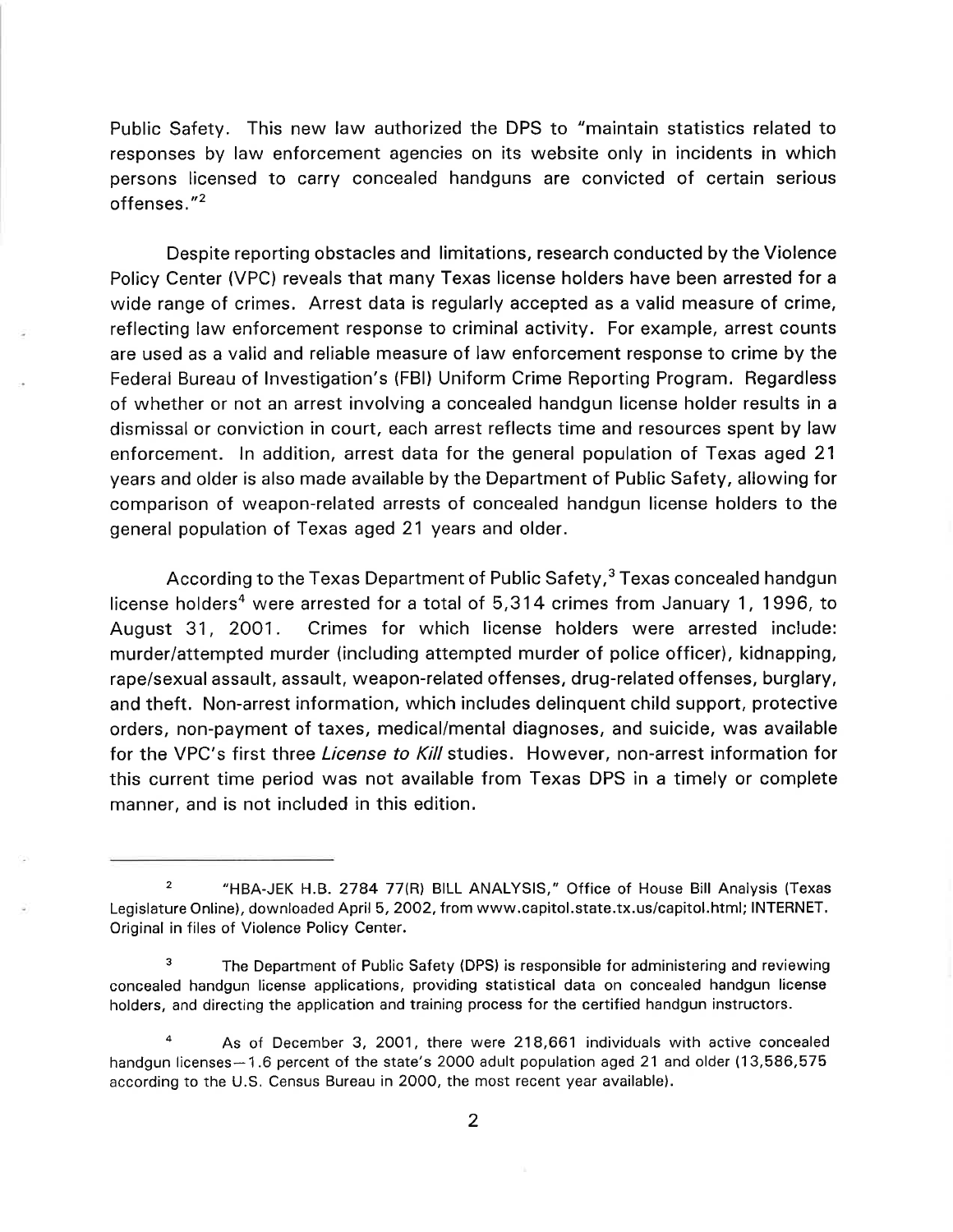This study is the fourth version of *License to Kill.* In January 1998 the Violence Policy Center released its first study: License to Kill: Arrests Involving Texas Concealed Handgun License Holders. That study analyzed the DPS's concealed handgun license holder arrest data between January 1, 1996, and October 9, 1997, and found that concealed handgun license holders had been arrested for 946 crimes subsequent to licensure. In March 1999, a follow-up study, License to Kill, and Kidnap, and Rape, and Drive Drunk... analyzed arrest data between January 1, 1996, and December 31, 1998, and found that concealed handgun license holders had been arrested for more than 1,00O new crimes, for a total of 2,O8O arrests. ln August 2000, License to Kill lll: The Texas Concealed Handgun Law's Legacy of Crime and Violence analyzed the data between January 1, 1996, and April 30, 2000, and found that Texas concealed handgun license holders had been arrested for nearly 1,300 additional crimes, for a total of 3,370 arrests. This edition is an update of the August 2000 report.

Supporters of "shall issue" concealed carry laws maintain that only "law-abiding citizens" apply for and receive concealed handgun licenses. At an April 18, 1996, press conference in Dallas, then-National Rifle Association (NRA) chief lobbyist Tanya Metaksa asserted, "As we get more information about right-to-carry, our point is made again and again,,..People who get permits in states which have fair right-to-carry laws are law-abiding, upstanding community leaders who merely seek to exercise their right to self-defense." Clearly this is not the case. As shown in news articles and in the VPC's *License to Kill* studies, concealed handgun license holders are arrested for a multitude of offenses, including violent crimes such as murder, kidnapping, and sexual assault. Most concealed carry states keep information on the crimes committed by their concealed carry license holders hidden. This does not mean that crimes do not occur. As illustrated by the few states that have "shall issue" concealed carry and have had their concealed carry programs (however briefly) examined, concealed carry license holders are not the "upstanding community leaders" that pro-gun advocates promised. Allowing the public access to the information necessary to evaluate <sup>a</sup> concealed carry program is the minimum that a state should do when overseeing <sup>a</sup> program that involves the use of lethal force.

The NRA has made repeated statements to the press that its current Congressional agenda includes a national concealed carry law similar to the one in Texas. As conservative activist, NRA Board member, and NRA Life Member Grover Norquist explained in Rolling Stone magazine last year: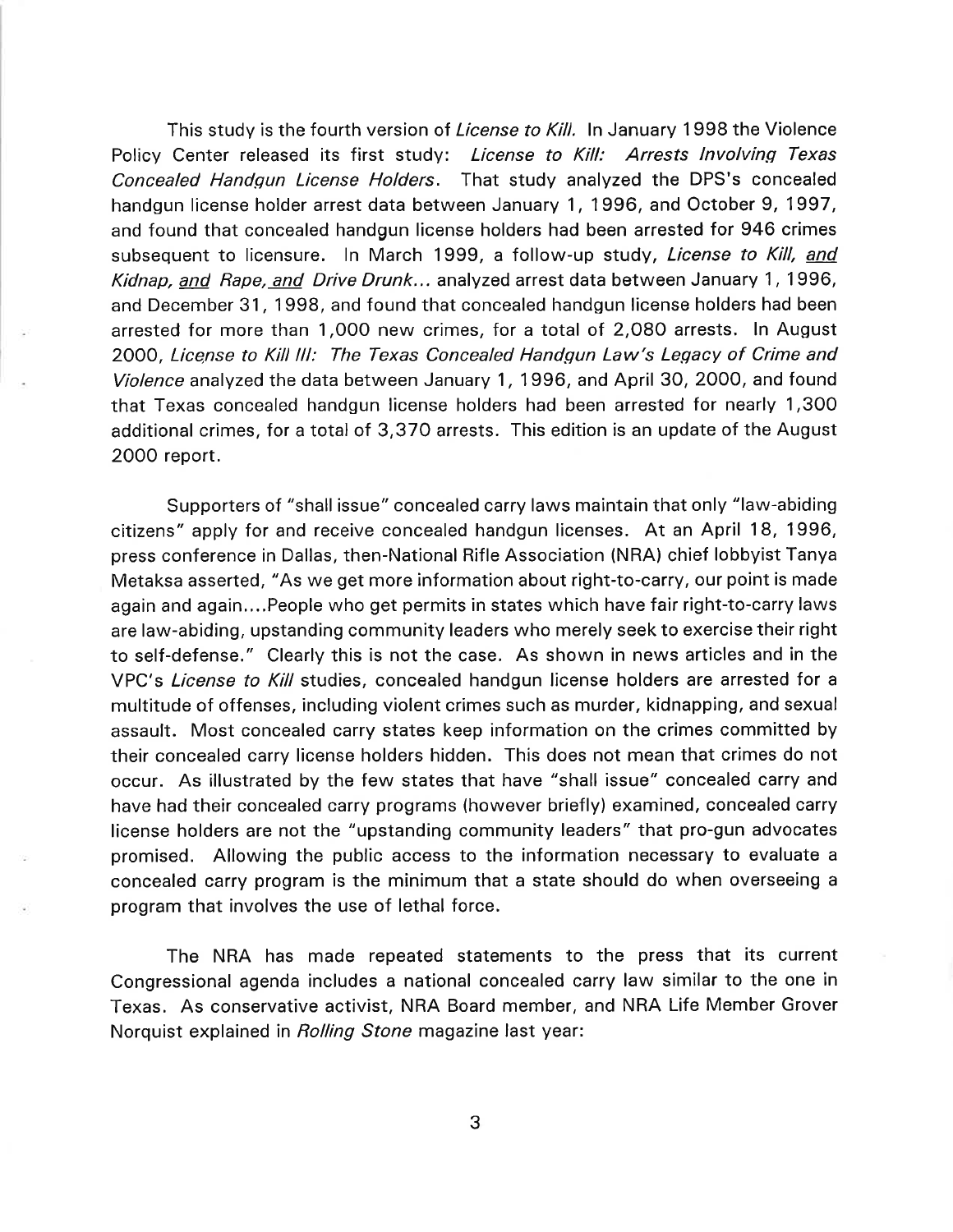Over the next five to ten years, gun activists will press for a federal law allowing people to carry concealed weapons across state lines. Already, several dozen states have enacted concealed carry laws, but <sup>a</sup> nationwide law would be something else. 'lf we get that, we've won,' says Norquist. 'It's over.'<sup>5</sup>

More recently, at its annual meeting in April 2OO2, the NRA claimed that its efforts to expand concealed carry laws across the United States are on target. ln <sup>a</sup> speech to members, NRA Executive Vice President Wayne LaPierre promised to capitalize on "increased momentum since Sept. 11"<sup>6</sup> for such laws.

Currently, there are 33 "shall issue" states and 11 "may issue" states.<sup>7</sup> Additionally, there are six states which have no, or very limited, concealed carry: lllinois, Kansas, Missouri, Nebraska, Ohio, and Wisconsin. ln recent years, the Midwest states have been a battleground for the concealed carry issue. ln a decisive defeat of NRA money, Missouri voters rejected concealed carry in a statewide referendum in 1998.

This study<sup>8</sup> details 5,314 arrests of these "law-abiding" concealed handgun license holders subsequent to licensure, as reported to the Texas DPS. lncidents involving concealed handgun license holders include: 41 arrests for murder or attempted murder, 14 arrests for kidnapping/false imprisonment, 79 arrests for rape/sexual assault, 279 arrests for alleged assault/aggravated assault with a deadly weapon, 1,315 arrests for driving while intoxicated, 60 arrests for indecency with children, 4O4 drug-related arrests, 134 individual arrests for sexual misconduct, 19 arrests for impersonating a police officer or public servant, and eight arrests for arson.

 $7$  The "may issue" states are California, Colorado, Delaware, Hawaii, Iowa, Maryland, Massachusetts, Minnesota, New Jersey, New York, and Rhode lsland.

In November 2001, the Violence Policy Center acquired a list of arrest incidents involving Texas concealed handgun license holders from the DPS. These records list incidents from January 1, 1996, to August 31, 2001.

<sup>5</sup> Robert Dreyfuss, "Bush's Concealed Weapon," Rolling Stone, March 29,2OO1, p. 36.

Steven Friess, "NRA counts on 9/11 momentum at convention,"USA Today, April 25, 2002 6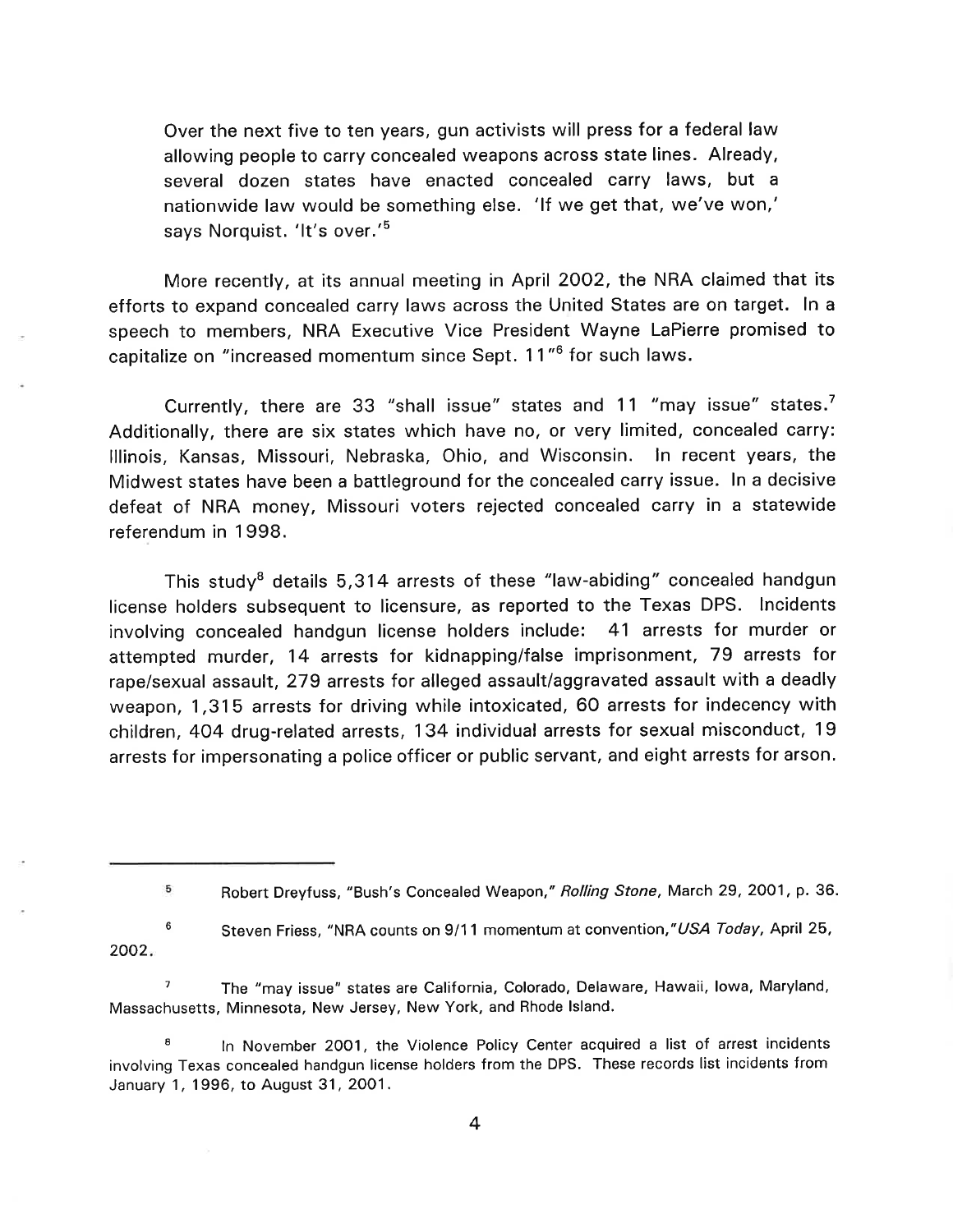VPC analysis of the DPS information reveals that $-$ 

- Texas concealed handgun license holders have been arrested for two and one-half crimes a day since the law went into effect. o
- Texas concealed handgun license holders have been arrested for more than two serious violent crimes per month since the law went into effect, including: murder/attempted murder, manslaughter/negligent homicide, kidnapping, $<sup>9</sup>$  rape, and sexual assault.</sup> o
- Texas concealed handgun license holders have been arrested for *more* than two crimes against children per month since the law went into effect, including: sexual assault/aggravated sexual assault on a child, injury to a child, indecency with a child, abandon/endanger a child, solicitation of a minor, and possession or promotion of child pornography. o
- o Texas concealed handgun license holders have been arrested for *more* than four drunk driving offenses per week since the law went into effect.
- o Family violence was identified in *one in 23 incidents* involving concealed handgun license holders.<sup>10</sup>
- o Texas concealed handgun license holders have been arrested for *more* than one weapon-related offense every other day since the law went into effect.
- From 1996 to 2000, Texas concealed handgun license holders were arrested for weapon-related offenses<sup>11</sup> at a rate 81 percent higher than that of the general population of Texas, aged 2l and older. These weapon-related offenses include arrests for 279 assaults or aggravated o

 $\theta$  lncludes two arrests for false imprisonment, two arrests for harboring a runaway child, and one arrest for unlawful restraint,

<sup>&</sup>lt;sup>10</sup> There were 1,099 arrest incidents involving concealed handgun license holders in which DPS could not identify whether or not family violence occurred.

<sup>&</sup>lt;sup>11</sup> Arrest data does not specifically separate gun-related arrests from weapon-related arrests. Thus, this category includes crimes with ALL types of weapons, not just firearms.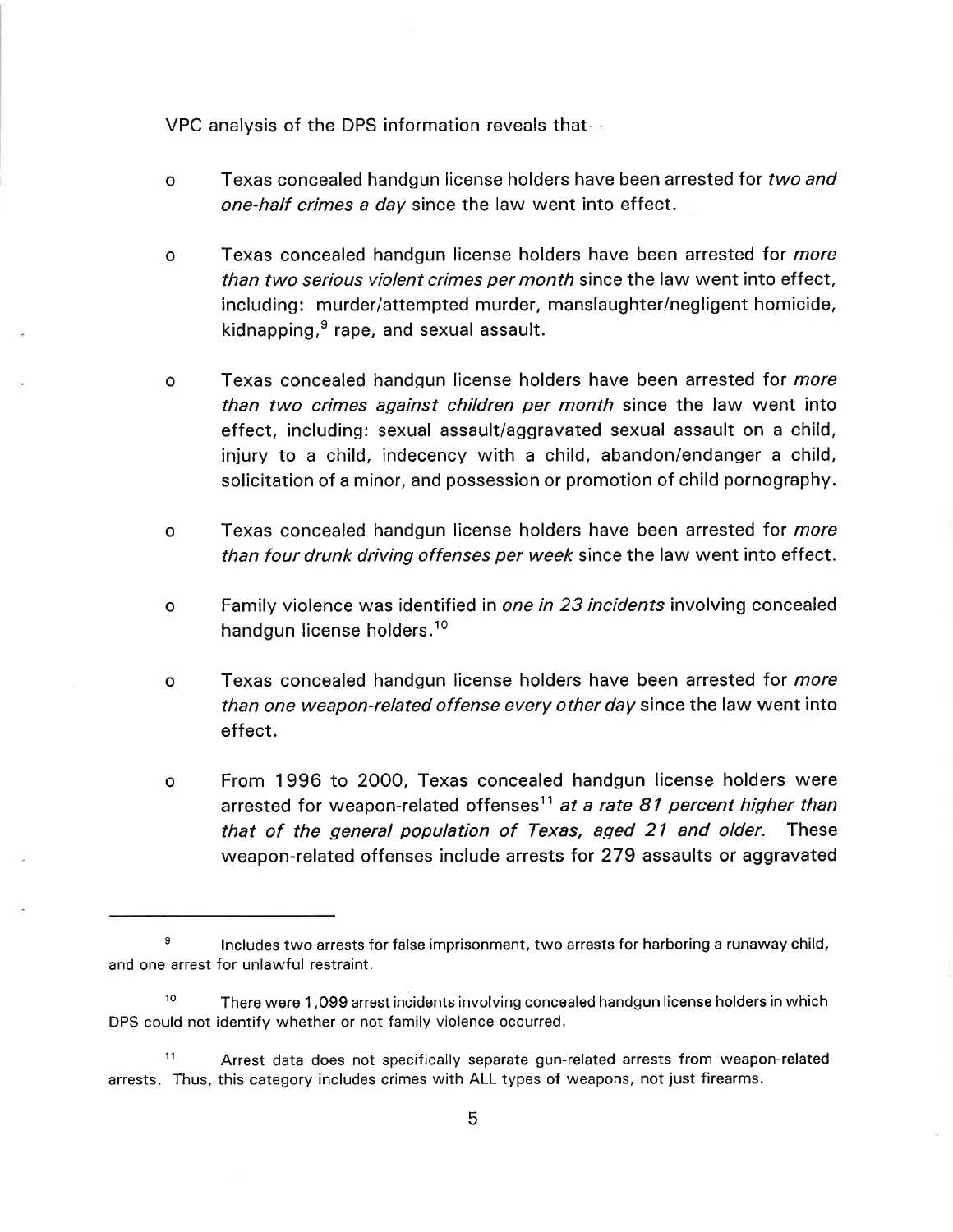assaults with a deadly weapon, 671 unlawfully carrying a weapon, and 172 deadly conduct/discharge firearm.<sup>12</sup>

This report consists of three sections $-$ 

- Section One: Arrests of Concealed Handgun License Holders in Texas lists all arrests of concealed handgun license holders from January 1, 1996, to August 31 , 2OO1. o
- o Section Two: Details of Specific Arrest lncidents lnvolving Concealed Handgun License Holders offers detailed information gathered through Violence Policy Center research on 11 arrests of concealed handgun license holders-10 for murder or attempted murder and one for aggravated kidnapping. For the entire study period, there were 41 arrests for murder or attempted murder, but these 10 are the only ones for which the VPC could find definitive information after extensive research. Of these 41 arrests, there was no final data on 13 {'32 percent) of them.
- o Section Three: Conclusion offers a brief summary of the study's findings and policy recommendations for states that have passed or are considering "shall issue" concealed carry laws.

<sup>&</sup>lt;sup>12</sup> From 1996 to 2000 (the latest year for which DPS UCR data is available), according to the DPS' Crime Records/Crime Information Bureau/UCR, 38,830 persons aged 21 and older were arrested for weapon-related offenses (illegal carrying, possession, etc.) in Texas. According to the U.S. Census, in 2000 there were an estimated 13,586,575 adults aged 21 and older in Texas. The weapon-related arrest rate among all Texans aged 21 and older from 1996 to 20O0 was 285.8 per 100,000. Arrest records from the DPS list 1,131 weapon-related arrests among concealed handgun license holders from 1996 to 2000. The weapon-related arrest rate among Texas concealed handgun license holders from 1996 to 2000 was 417.2 per 100,000.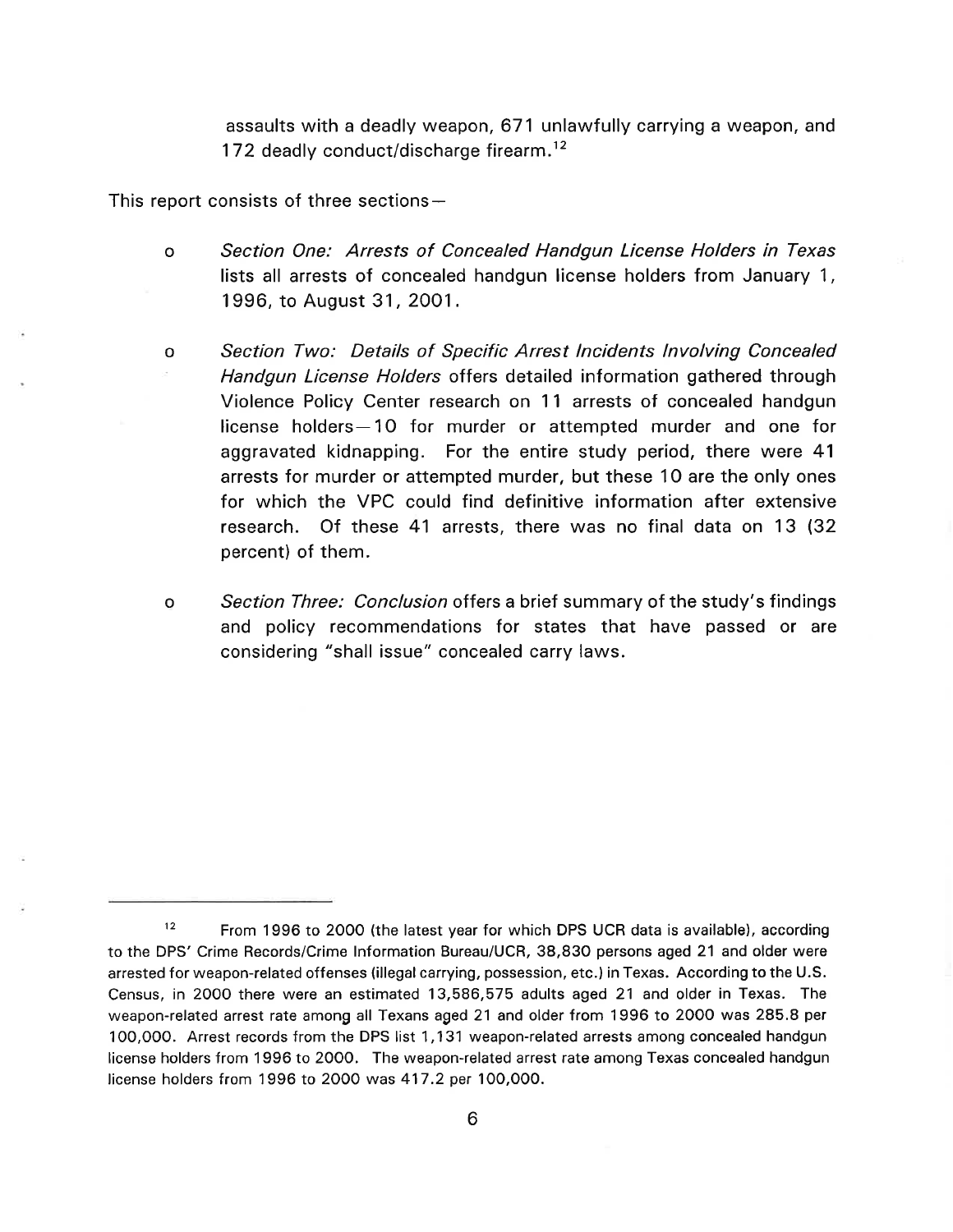## Section One: Arrests of Concealed Handgun License Holders in Texas January 1, 1996, to August 31,2OO1

| Charge                                                                                   | <b>Number of Arrests</b> |
|------------------------------------------------------------------------------------------|--------------------------|
| <b>Murder/Attempted Murder</b>                                                           | 41                       |
| Kidnapping/False Imprisonment                                                            | 14                       |
| <b>Rape/Sexual Assault</b>                                                               | 79                       |
| Rape                                                                                     |                          |
| Sexual Assault/Aggravated/Attempted                                                      | 28<br>39                 |
| Sexual Assault/Aggravated on a Child<br>Sexual Assault on a Child                        | 11                       |
| <b>Manslaughter/Negligent Homicide</b>                                                   | 6                        |
| Manslaughter                                                                             | 2                        |
| Intoxicated Manslaughter with a Vehicle                                                  | 3                        |
| <b>Criminal Negligent Homicide</b>                                                       |                          |
| Assault                                                                                  | 833                      |
| Assault/Aggravated Assault, Causing Bodily Injury or<br><b>Involving Family Violence</b> | 695                      |
| Assault/Aggravated on a Public Servant                                                   | 19                       |
| Intoxicated Assault w/Vehicle                                                            | 9                        |
| Injury to a Child/Elder/Disabled Person                                                  | 41                       |
| <b>Terroristic Threat</b>                                                                | 60                       |
| Retaliation                                                                              | 9                        |
| <b>Weapon-Related Offenses</b>                                                           | 1,272                    |
| Assault/Aggravated Assault w/Deadly Weapon                                               | 279                      |
| Unlawfully Carrying a Weapon                                                             | 671                      |
| Deadly Conduct/Discharge Firearm                                                         | 172<br>19                |
| Discharge Firearm<br>Disorderly Conduct/Discharge or Display Firearm                     | 31                       |
| Criminal Trespassing with Deadly Weapon                                                  | 3                        |
| <b>Weapons Law Violation</b>                                                             | 4                        |
| Disposing Firearm to Felon                                                               |                          |
| Failure or Refusal to Display Handgun License                                            | 62                       |
| Theft of a Firearm                                                                       | 8                        |
| Unlawful Possession of Prohibited Weapon                                                 | 20                       |
| Possession of Stolen Weapon                                                              |                          |
| Making a Firearm Accessible to a Child                                                   |                          |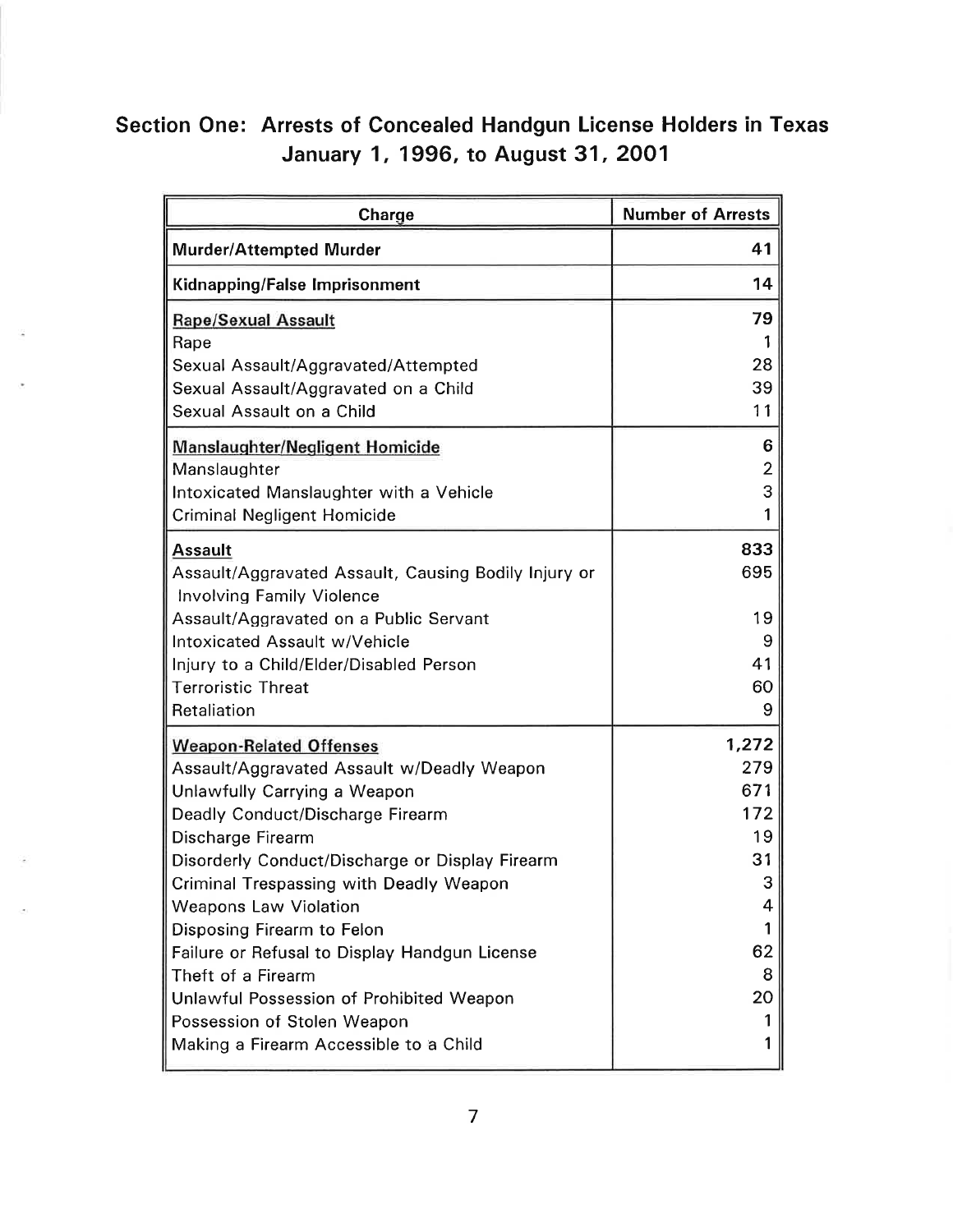| <b>Automobile-Related Offenses</b>                   | 1,427          |
|------------------------------------------------------|----------------|
| Driving While Intoxicated                            | 1,315          |
| Driving While License Invalid/Suspended              | 56             |
| Failure to Stop & Give Information/Render Aid        | 17             |
| Failure to Give Notice for Striking Unattended       | 6              |
| Vehicle/Highway Fixture/Landscaping                  |                |
| <b>Reckless Driving</b>                              | 23             |
| Unauthorized Use of a Vehicle                        | 8              |
| <b>Obstructing Highway Passage</b>                   | $\overline{2}$ |
| <b>Arson/Aggravated Arson</b>                        | 8              |
| Indecency with a Child/Expose/Sexual Contact         | 60             |
| <b>Child Custody Offenses</b>                        | 9              |
| Abandon/Endanger Child                               | 8              |
| Interfere with Custody                               |                |
| <b>Drug-Related Offense</b>                          | 404            |
| Dangerous Drugs                                      | 12             |
| Delivery of Marijuana                                | 10             |
| Manufacture/Deliver Controlled Substance             | 41             |
| Possession of Marijuana                              | 199            |
| Possession of Controlled Substance                   | 135            |
| Possession of Drug Paraphernalia                     | 4              |
| <b>Trafficking in Drugs</b>                          |                |
| <b>Violation of Controlled Substances</b>            | 2              |
| <b>Impersonating a Police Officer/Public Servant</b> | 19             |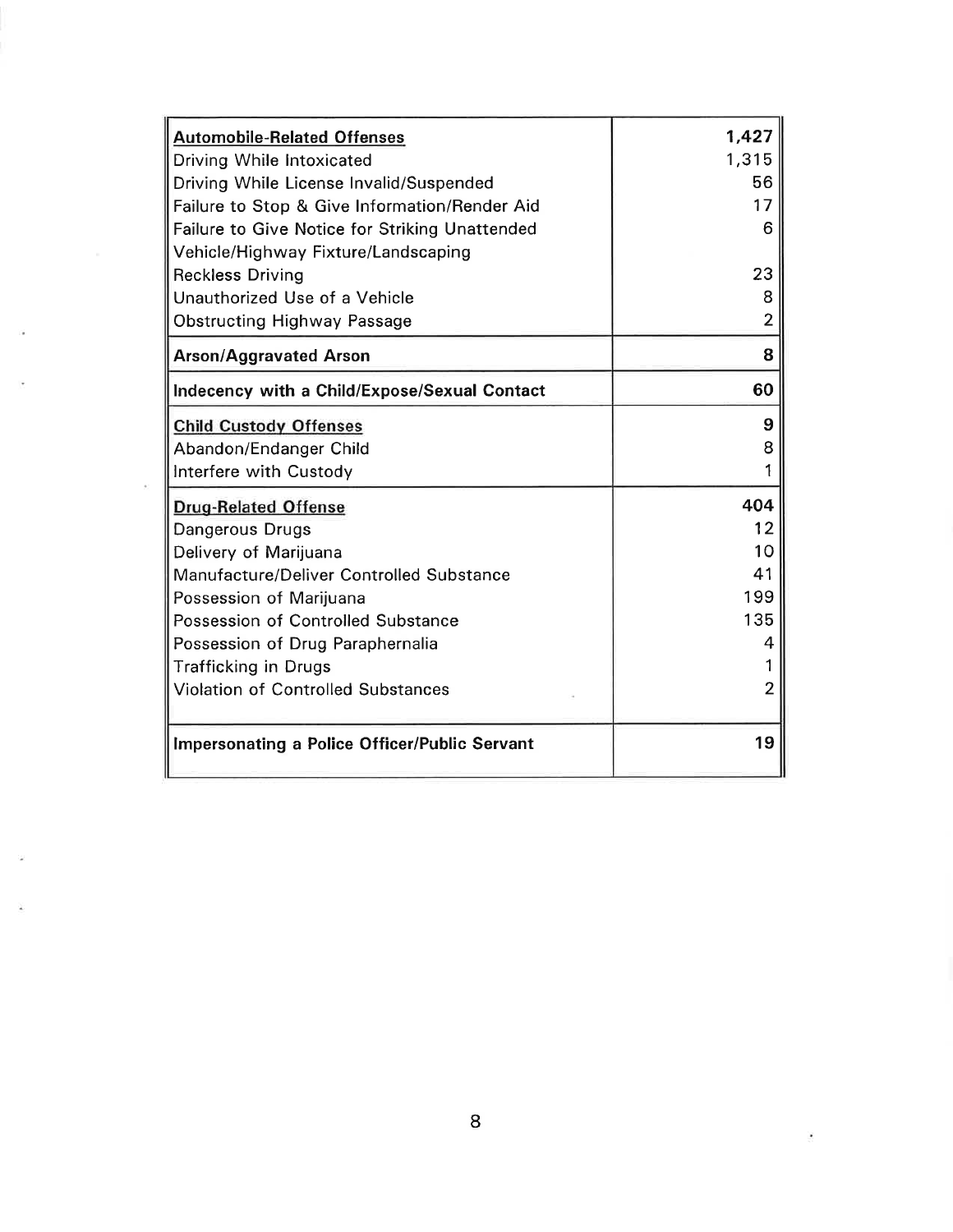| <b>Conduct-Related Offenses</b>                       | 143            |
|-------------------------------------------------------|----------------|
| <b>Aggravated Perjury</b>                             | 2              |
| Abuse of Official Capacity                            | 3              |
| Interfere with Duties of a Public Servant             | 15             |
| <b>False Report to Police Officer</b>                 | 10             |
| <b>Contempt of Court</b>                              | 3              |
| <b>Cruelty to Animals</b>                             | 19             |
| <b>Disorderly Conduct/Family Violence</b>             | 9              |
| Stalking                                              | 3              |
| Harassment                                            | 49             |
| Intimidation                                          | $\overline{2}$ |
| <b>Reckless Conduct</b>                               | $\overline{2}$ |
| Tampering w/Witness or Government Records             | 22             |
| <b>Official Oppression</b>                            | 3              |
| Improper Influence                                    |                |
| <b>Sexual Misconduct</b>                              | 134            |
| Prostitution                                          | 64             |
| Promotion of Prostitution                             | 2              |
| Indecent Exposure                                     | 36             |
| Lewd/Public Lewdness                                  | 20             |
| Solicitation of Minor                                 |                |
| <b>Illegally Operating Sexually-Oriented Business</b> | 2              |
| Possession or Promotion of Child Pornography          | 5              |
| <b>Sex Offender Registration</b>                      | 4              |
| Robbery/Burglary/Theft/Larceny                        | 332            |
| <b>Aggravated Robbery</b>                             | 7              |
| Robbery                                               | 3              |
| Burglary                                              | 25             |
| <b>Grand Larceny</b>                                  |                |
| Theft/Swindle                                         | 296            |
| <b>Organized Crime</b>                                | 21             |
| <b>Criminal Mischief</b>                              | 72             |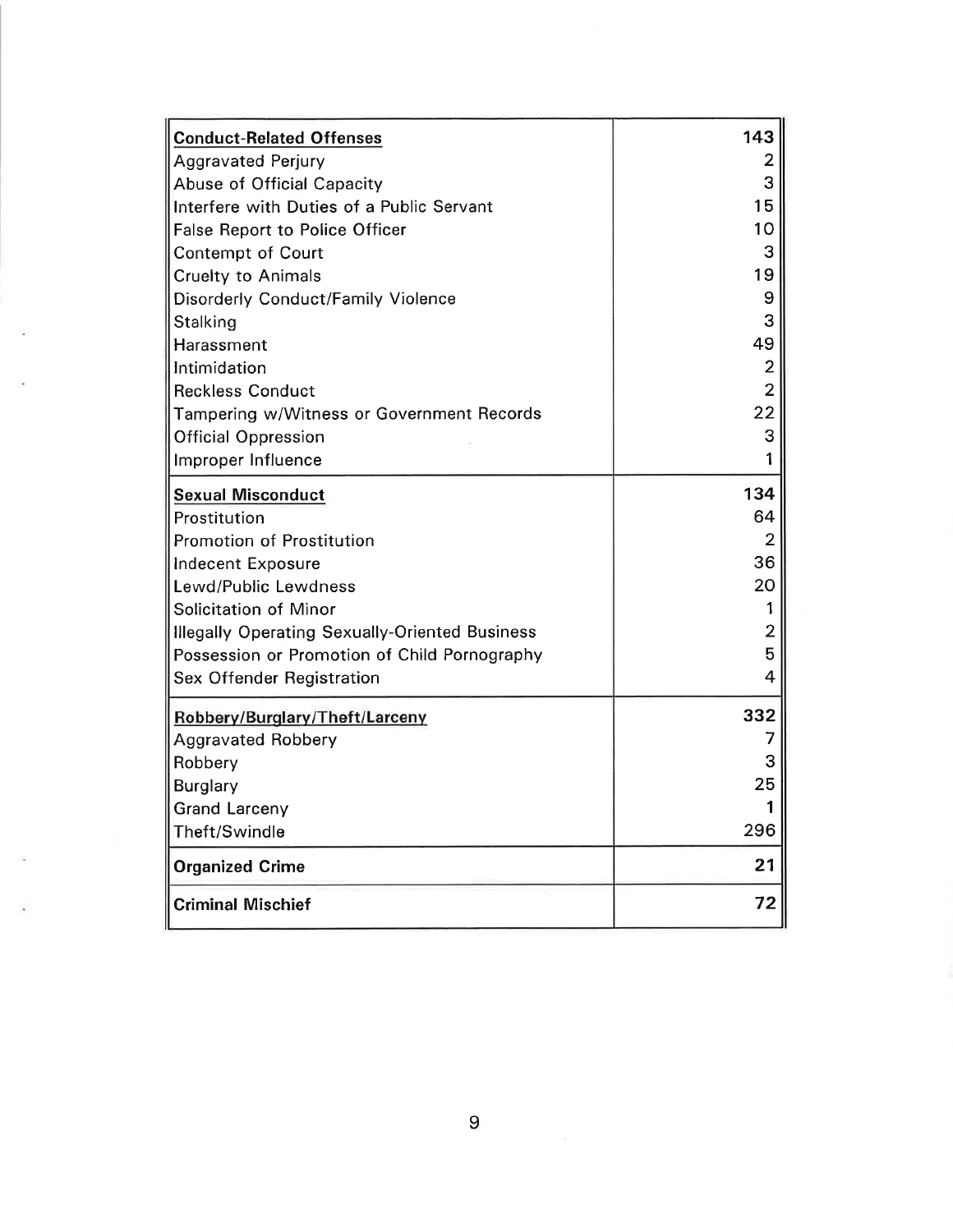| Forgery/Fraud                                          | 93             |
|--------------------------------------------------------|----------------|
| <b>Credit Card Abuse</b>                               | 4              |
| Make/Possess/Display Fictitious Inspection Certificate | 10             |
| <b>False Tax Returns</b>                               | 1              |
| Use/Alter/Transfer Food Stamps                         | 3              |
| Forgery                                                | 16             |
| Fraud/Mail Fraud                                       | 37             |
| Misappropriate Fiduciary/Trust                         | 9              |
| Money Launder                                          | 3              |
| <b>Insufficient Funds/Check</b>                        | 9              |
| <b>Pyramid Schemes</b>                                 | 1              |
| <b>Violation of Protective Order</b>                   | 17             |
| <b>Trespassing/Criminal Trespassing</b>                | 47             |
| <b>Alcohol-Related Offenses</b>                        | 64             |
| <b>Boating While Intoxicated</b>                       | 10             |
| Importing Beer w/o License                             |                |
| Permit Intoxicated on License Premises                 | 3              |
| <b>Public Intoxication</b>                             | 2              |
| Selling Alcoholic Beverages to a Minor                 | 33             |
| Selling Alcoholic Beverages in a Dry Area              | $\overline{2}$ |
| Serving Alcoholic Beverages to Intoxicated or Insane   |                |
| Selling Alcoholic Beverages w/o a License              | 3              |
| Violation of Alcohol and Beverage                      | 9              |
| <b>Arrest-Related Offenses</b>                         | 86             |
| <b>Evading Arrest</b>                                  | 48             |
| Fleeing/Fleeing Police Officer/Escape                  | 7              |
| <b>Resisting Arrest</b>                                | 27             |
| <b>Hinder Apprehension/Prosecution</b>                 | 4              |
| Other <sup>13</sup>                                    | 133            |
| <b>Total Number of Offenses</b>                        | 5,314          |

<sup>13</sup> Other includes: alien smuggling; arrest data not received; aids/calls meetings; bribery; civil rights violations; discharge waste; failure to appear/identify f ugitive from justice; federal charges; felony failure to file income tax; graffiti; hunting with artificial light; manufacture/distribute decoding device; warrant offenses; possession of gambling device; and, unknown offenses.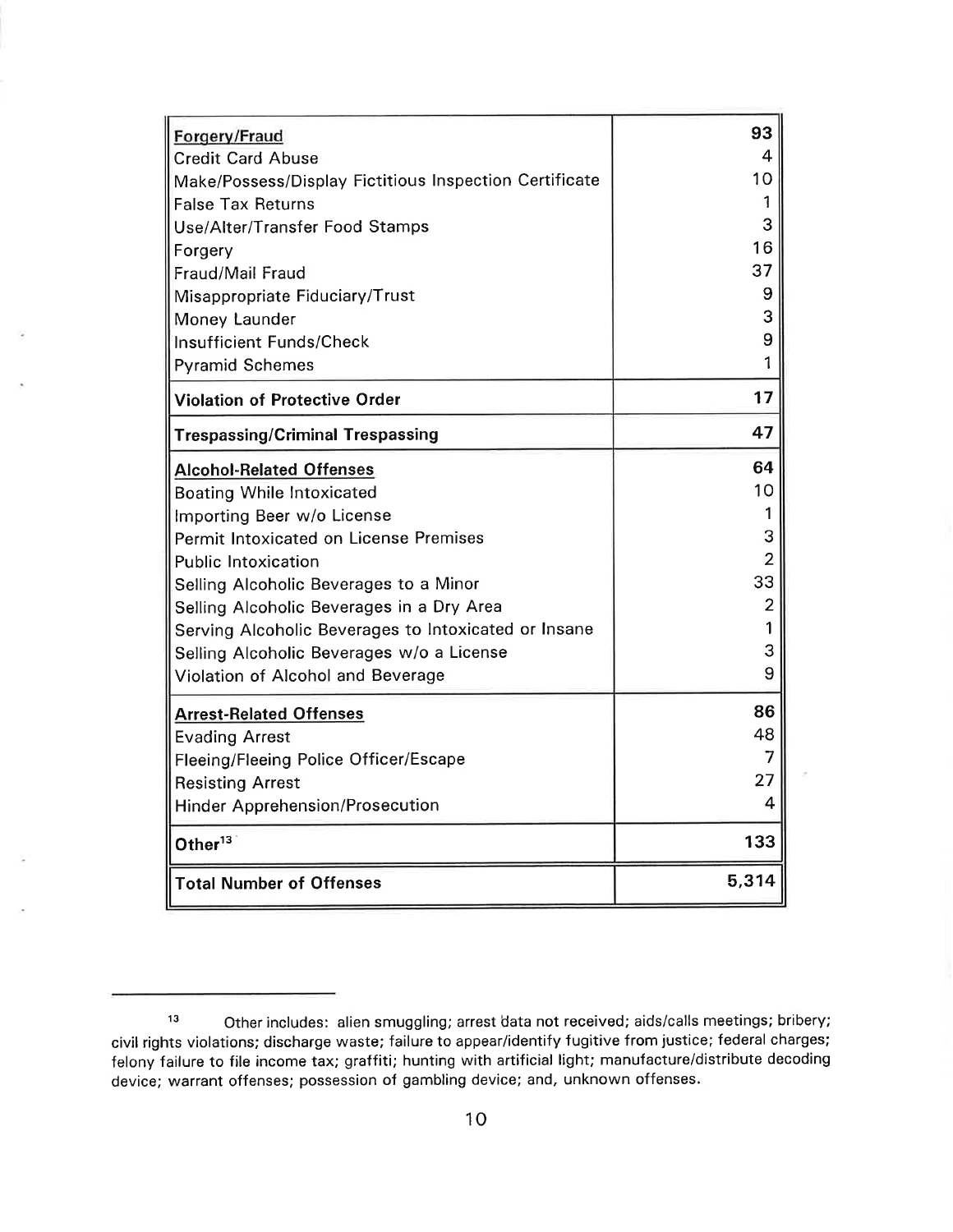### Section Two: Details of Specific Arrest lncidents lnvolving Concealed Handgun License Holders

Using outside resources, such as newspaper accounts, law'enforcement reports, and public data on criminal records, the Violence Policy Center was able to obtain additional information on 11 of the 5,314 arrests reported by the DPS-10 for murder or attempted murder and one for aggravated kidnapping.

#### **Murder**

#### Murder-Kirby, Texas

o On April 20,2OO1, a fight broke out between graveyard shift employees of two food distribution companies. As the fight was ending, concealed handgun license holder Farhad George, 29, realized that his younger brother had been slashed in the face with a knife. The attacker was identified by someone in the crowd as Victor Casanova. George reached for his 40 caliber Glock pistol and began approaching the Chevy Camaro that Casanova and Glen Grantham had just gotten into. Grantham was shot in the chest and died in the driver's seat. Casanova ran for several hundred yards before the pursuing George shot him twice. He died four days later. During the trial, the defense claimed that George was trying to bring Casanova in on a citizen's arrest and that Grantham was killed inadvertently. George was found guilty of murder in February 2OO2 and sentenced to a 3O-year prison term.

#### Attempted Murder of a Police Officer-Houston, Texas

On April 8,2OO1, a friend of concealed handgun license holder Alberto Ruiz Fabila, 37, and another man were arguing outside a nightclub at closing time. Houston Police Department Officer D.A. Gamboa was working an extra job at the club and attempted to intervene. Fabila pulled a 45 caliber pistol from his waistband and pointed it at the officer. When Officer Gamboa grabbed the gun, Fabila fired once striking the officer's hand and then fled on foot. Fabila was caught by Officer Gamboa a few blocks away. The officer was then taken to the hospital for the injuries. ln February 2OO2, Fabila was found guilty of aggravated assault on <sup>a</sup> public servant and sentenced to six years in prison. o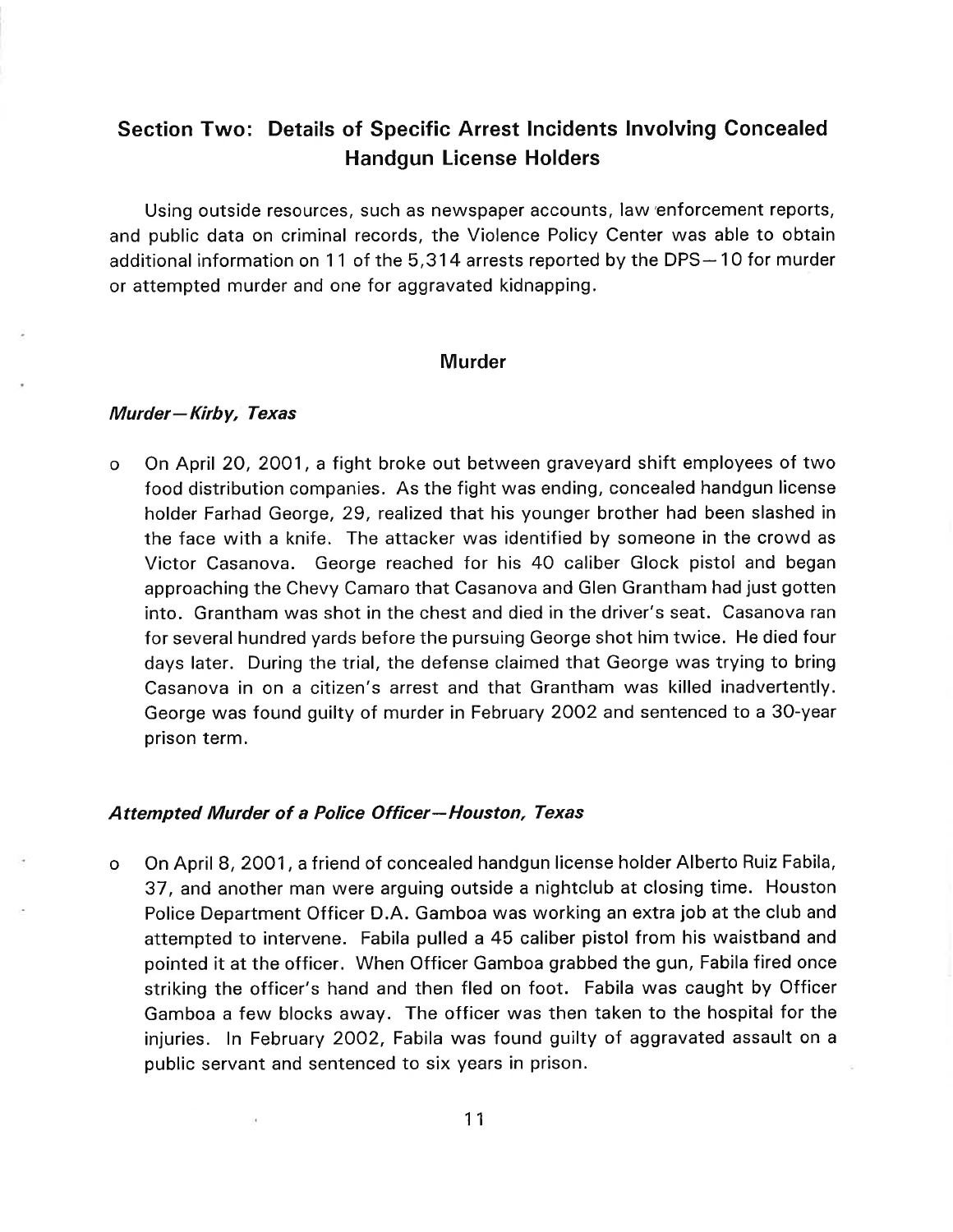#### Capital Murder-Austin, Texas

o On October 21 , 2OOO, cab driver and concealed handgun license holder Wayne Franklin Lambert, Jr. was driving home two passengers, Lance Hughes and Kevin MacDonald. During the drive, Lambert pulled over and at some point shot both passengers with his stainless steel Para-Ordance 45 caliber pistol. Hughes, shot three times in the back, died at the scene, while MacDonald died in surgery hours later. According to the *Austin American-Statesman*, Lambert told one passerby at the scene that the two men had tried to rob him, he then told two other passersby that the two men had tried to jump him, and he told a cab driver who later appeared at the scene that the two men had tried to flee his cab without paying the fare. At a press conference six weeks after his arrest, Lambert told reporters that he shot the "rich kids" in self-defense, that they were drunk, possibly drugged, attackers. According to the Austin American-Statesman, before he went into surgery, MacDonald stated that although Lambert and Hughes had argued, Hughes didn't try and hit Lambert. MacDonald claimed that Lambert was offended by something they had said, challenged them to a fight, and threatened to call the police to accuse the two passengers of trying to rob him. On April 9, 2OO1, Lambert died in jail while awaiting trial.

#### Murder-Del Rio, Texas

Concealed handgun license holder Patrick Glenn Bordelon was arrested and charged with the June 29, 1999, attempted murder of 16-year-old lvan Misael Mendez Sepulveda. Sepulveda claimed that he was rounding up his dogs in the river when he was shot in the back three times, but Bordelon claimed that <sup>a</sup> Mexican man was standing on the American side of the river, outside his (Bordelon's) chain-link fence and that "he knew his intentions." At the trial Bordelon stated that the youth was clearly trespassing and testified that "I certainly didn't have a sign outside that said, 'Free tacos."' ln December 2001, Bordelon was cleared of the attempted murder charge but the jury found him guilty of two counts of aggravated assault with a deadly weapon, saying that Bordelon shot Sepulveda in the back and the ankle with two blasts of a shotgun, according to the San Antonio Express-News. Bordelon was sentenced to three and one-half years in jail. o

Additionally, in May 2OO2, Bordelon pled guilty to shooting and killing a Mexican youth in November 1999. Bordelon was charged with murder for shooting 16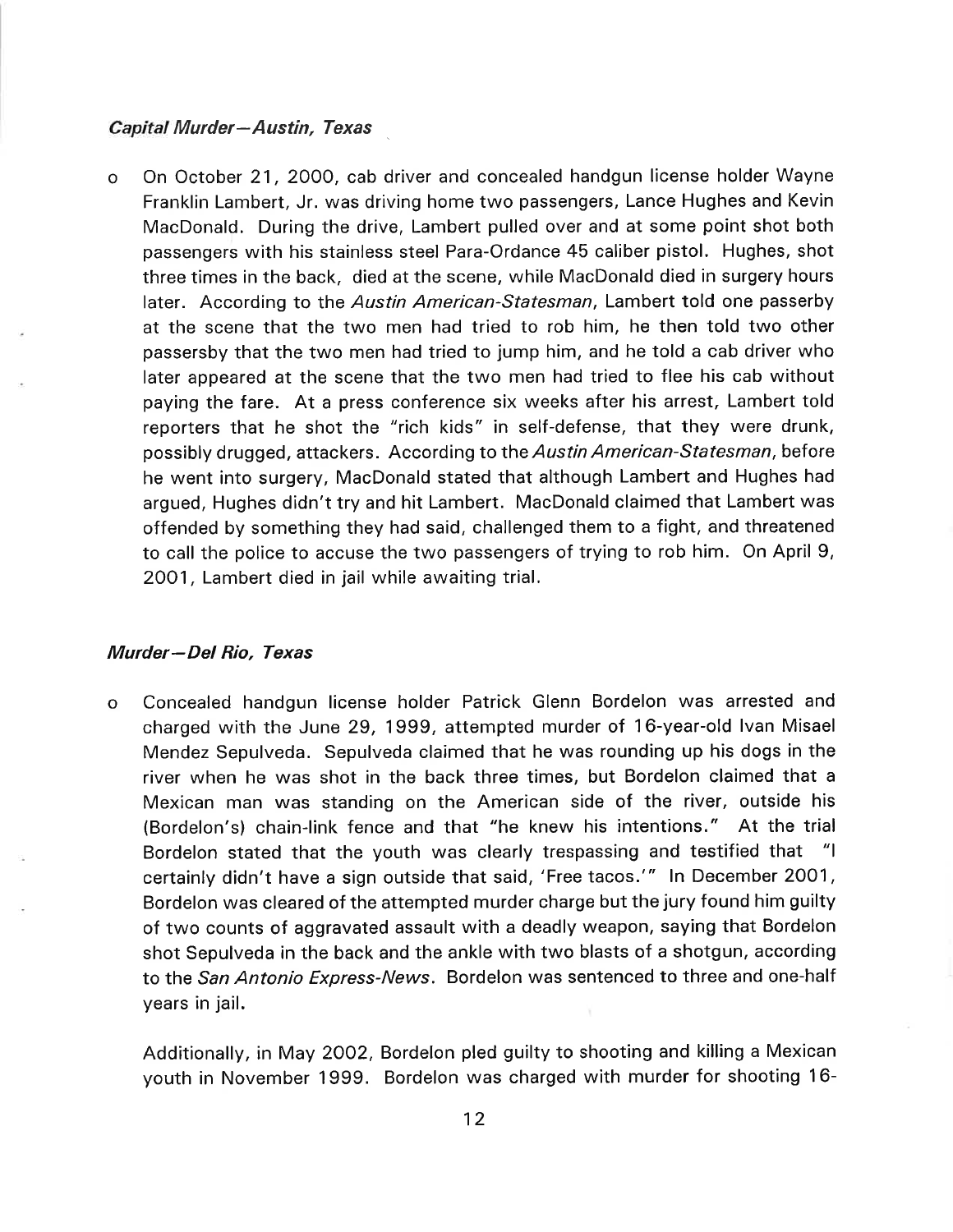year-old Luis Armando Chavez Vaquera. He plead down to manslaughter and was sentenced to seven years in prison. According to Chavez Vaquera's friends, they crossed the Rio Grande to burglarize Bordelon's home. Before they could break in, Bordelon arrived home, got a gun, and began shooting. According to the San Antonio Express-News, even after he pled guilty, Bordelon claimed, "I did not shoot anyone, and that's all l've got to Say." Under terms of the plea agreement, Bordelon's seven-year manslaughter term will run concurrent with the aggravated assault conviction. He will be eligible for parole in three and a half years.

#### Murder/Suicide-Houston, Texas

o On August 23, 1998, concealed handgun license holder Gene Hanson shot and killed his ex-girlfriend's new boyfriend, Tim Twain Gooch, and then himself. According to the *Houston Chronicle*, a neighbor reported that Hanson staked out his ex-girlfriend's home around 11:30 a.m. Another neighbor reported that about five hours later Hanson pulled his car behind his ex-girlfriend and her boyfriend as their car pulled into the driveway. Hanson reportedly got out of his car, said a few words, and then opened fire. He did not shoot his ex-girlfriend, but killed Gooch and then himself. Both Gooch and Hanson died in the woman's driveway. According to the Houston Police Department, Hanson had been harassing his girlfriend the month before the shooting.

#### Murder-Richardson, Texas

On April 1, 1999, concealed handgun license holder Randy Phil Allen II was arrested and charged with the 1988 murder of Alan Wayne Brunken. According to the Dallas Morning News, police believe that Allen and Brunken met for the first time the evening of February 28, 1988, at White Rock Lake, and the two men then went to Brunken's home. There, Brunken was shot with a handgun and stabbed several times, allegedly by Allen. The police believe that overtones of the crime suggest it was sexual in nature. Brunken's body was discovered on March 2, 1988, after he failed to show up for work. o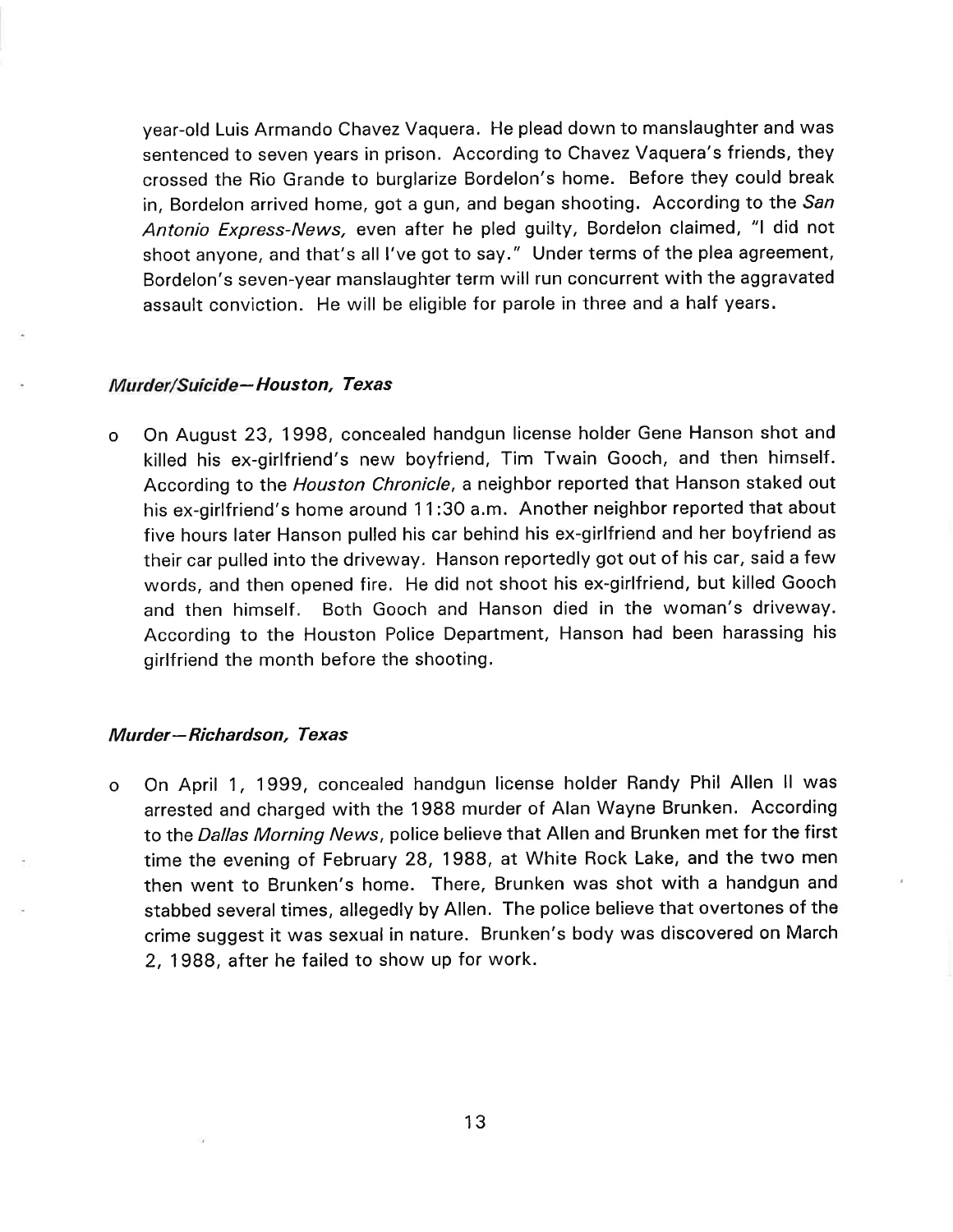#### Murder-Dallas, Texas

o On June 5, 1998, concealed handgun license holder Jack Reynolds was charged with murder after he shot and killed his next-door neighbor, Julian Rioz. The Dallas Police reported that Rioz and several other people were at a party at Reynolds' home when a fight broke out over a woman. Police said Reynolds retrieved his handgun from his pocket and as Rioz was walking home shot his pistol in the air. Rioz taunted the man and told him if he was going to shoot him he should come closer and do it. Reynolds crossed the yard and at point-blank range shot his neighbor once in the chest. According to the Dallas Police Department, Reynolds had spent his pension check on beer and drugs for the party, and was drunk at the time of the shooting. Witnesses related that Reynolds was known for shooting his weapon into the air for no reason. At the time of the trial, Reynolds told the jury that he was too drunk and drugged to remember what happened. Reynolds was convicted of murder in January 1999 and sentenced to 10 years probation.

#### Attempted Murder- Midlothian, Texas

On July 9, 1997, the Midlothian Police Department arrested concealed handgun license holder Stephen Ray Harrelson for attempted murder. According to an article in Midlothian Today, Harrelson allegedly entered his estranged wife's home and forced her into a back room. There, he allegedly stuck a pistol to her head. The woman alerted her children in front of the home and they were able to summon the police by calling 911. A struggle broke out and the woman was able to get Harrelson to leave. A police pursuit of Harrelson-who still had his gun-ensued. According to police, when Harrelson was located he threatened to kill himself. He eventually laid down his handgun and surrendered. Harrelson was sentenced to 1O years probation. o

# Murder—Pinehurst, Texa<mark>s</mark>

On May 19,1997, concealed handgun license holder Daniel Meehan of Pinehurst, Texas, was arrested for the shooting death of Selma Pieruccini, who had been living with him. According to reports in the Orange Leader, Pieruccini was found dead in her home from a 9mm gunshot wound. According to the Beaumont Enterprise, Meehan originally reported the shooting as a suicide, but autopsy o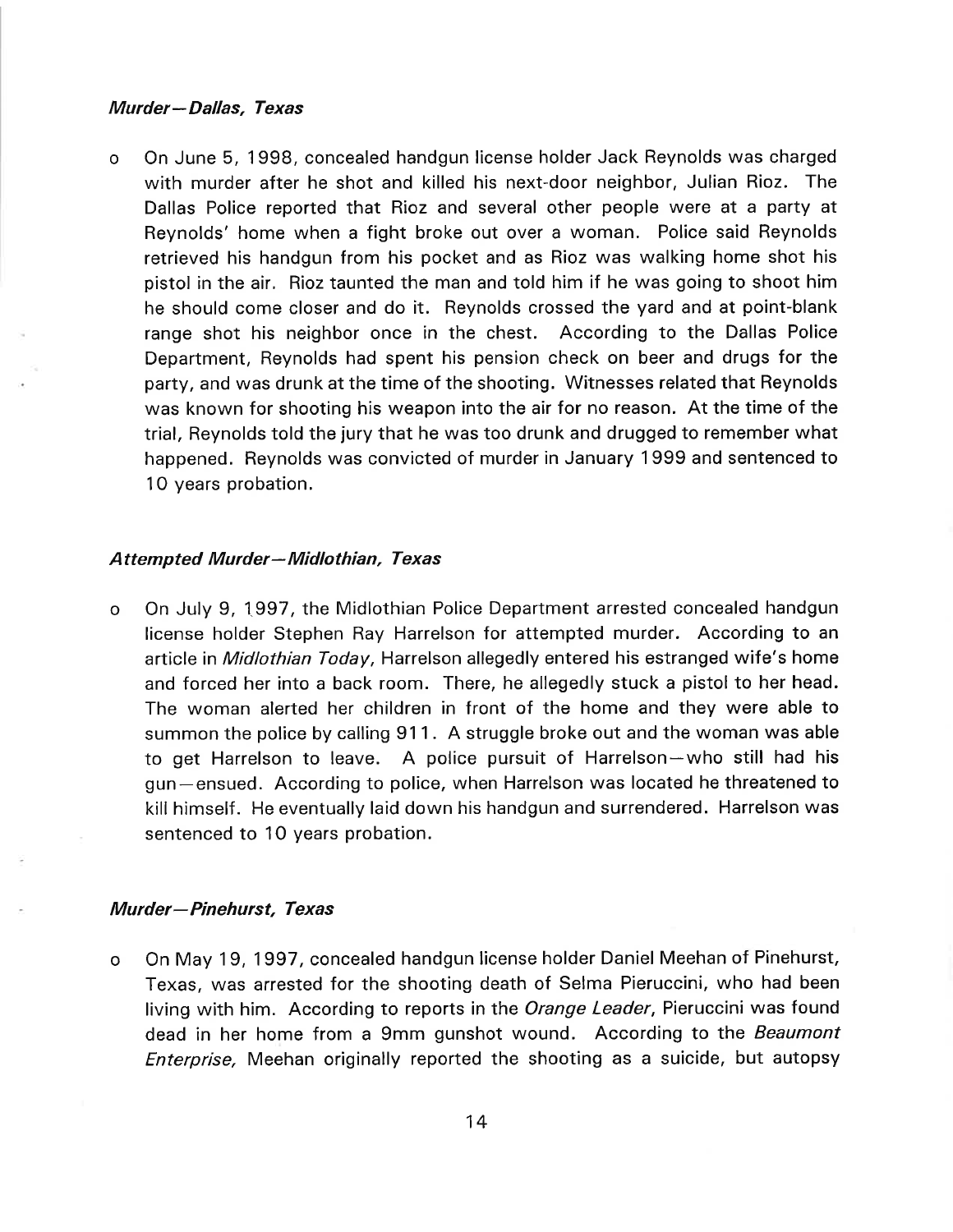reports showed Pieruccini had been shot in the back from a range of less than two feet. Meehan had reportedly consumed approximately 16 beers the night of the murder, Meehan was convicted of murder in February 1998 and was sentenced to 99 years in prison.

#### Attempted Capital Murder- Houston, Texas

o On May 15, 1996, concealed handgun license holder Francisco Santos-Rojo was arrested for attempted capital murder in connection with the robbery-slaying of diamond broker Janos Szuc in Szuc's southwest Houston office on January 24, <sup>1</sup>996. Houston police report that Santos-Rojo allegedly paid off a cleaning woman for security access into Szuc's office building and waited outside in a getaway car during the incident. According to the Houston Chronicle, brothers Alberto and Reinaldo Dennes allegedly shot and wounded a security guard in Szuc's building with a 9mm pistol fitted with a silencer, shot and killed Szuc, and then stole \$3.6 million in diamonds from Szuc's office safe before driving off with Santos-Rojo. The Dennes brothers were arrested and charged with capital murder in late February 1996, and Santos-Rojo was arrested in May. According to the Texas DPS, Santos-Rojo was indicted for capital murder, his charge was subsequently reduced, he was convicted of robbery, and sentenced to 1O years in prison.

#### Kidnapping

#### Aggravated Kidnapping - Seguin, Texas

On April 28, 1997, concealed handgun license holder Diane James was arrested by Seguin, Texas, police in the aggravated kidnapping of a young woman. According to the San Antonio Express-News, Diane James and her husband, David, abducted a San Antonio woman in her 3Os off the street as she walked home, According to police reports, the woman was assaulted with a stun gun, pulled into the James' van, and then taken to their home, where she was kept naked and in chains. The woman reportedly told police that David James told her she was going to be "trained" as a sex slave. The woman escaped the next morning and ran to a neighbor's home. David James-armed with a Colt AR-15 assault rifle-followed the woman to the neighbor's home. When the police arrived at the scene a shootout ensued in which David James was killed. Diane James was convicted of aggravated kidnapping on November 21, 1997, and was sentenced to 15 years in the Texas Department of Criminal Justice Penitentiary. o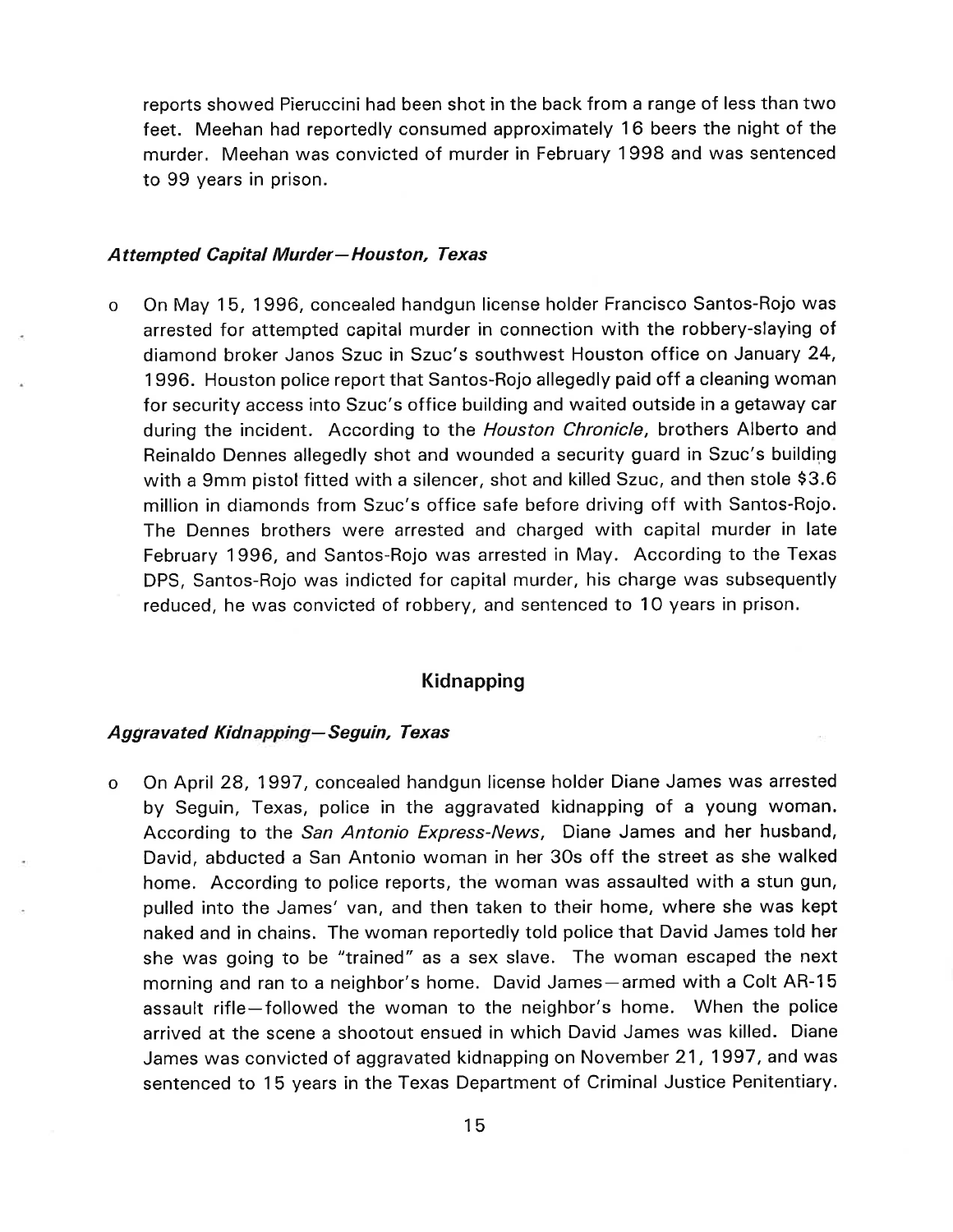#### Section Three: Conclusion

While advocates of relaxed concealed carry laws promise the public protection from crime, Texas Department of Public Safety data details the day-to-day, real-world effect of such laws: they arm criminals and threaten public safety. All too often, concealed carry license holders don't stop crimes, but commit them.

Yet, exactly how many and what types of crimes are being committed is becoming harder to ascertain. Texas, which allows information about the arrests of the concealed handgun license holders to be analyzed by the public, has taken the first step toward restricting information with the enactment of legislation, which took effect September 2OO1, restricting information posted on the Department of Public Safety's web site. Other states do not provide any information at all about the number and types of crimes committed by their concealed carry licensees. Allowing the public full access to this information on concealed carry holders is essential to a fair examination of the concealed carry licensing system.

ln light of the findings of this study, and previous studies conducted by the Violence Policy Center of the Texas as well as Florida concealed carry laws, the VPC strongly recommends against the adoption of concealed carry licensing in any additional states and urges states that have passed such laws to repeal them.